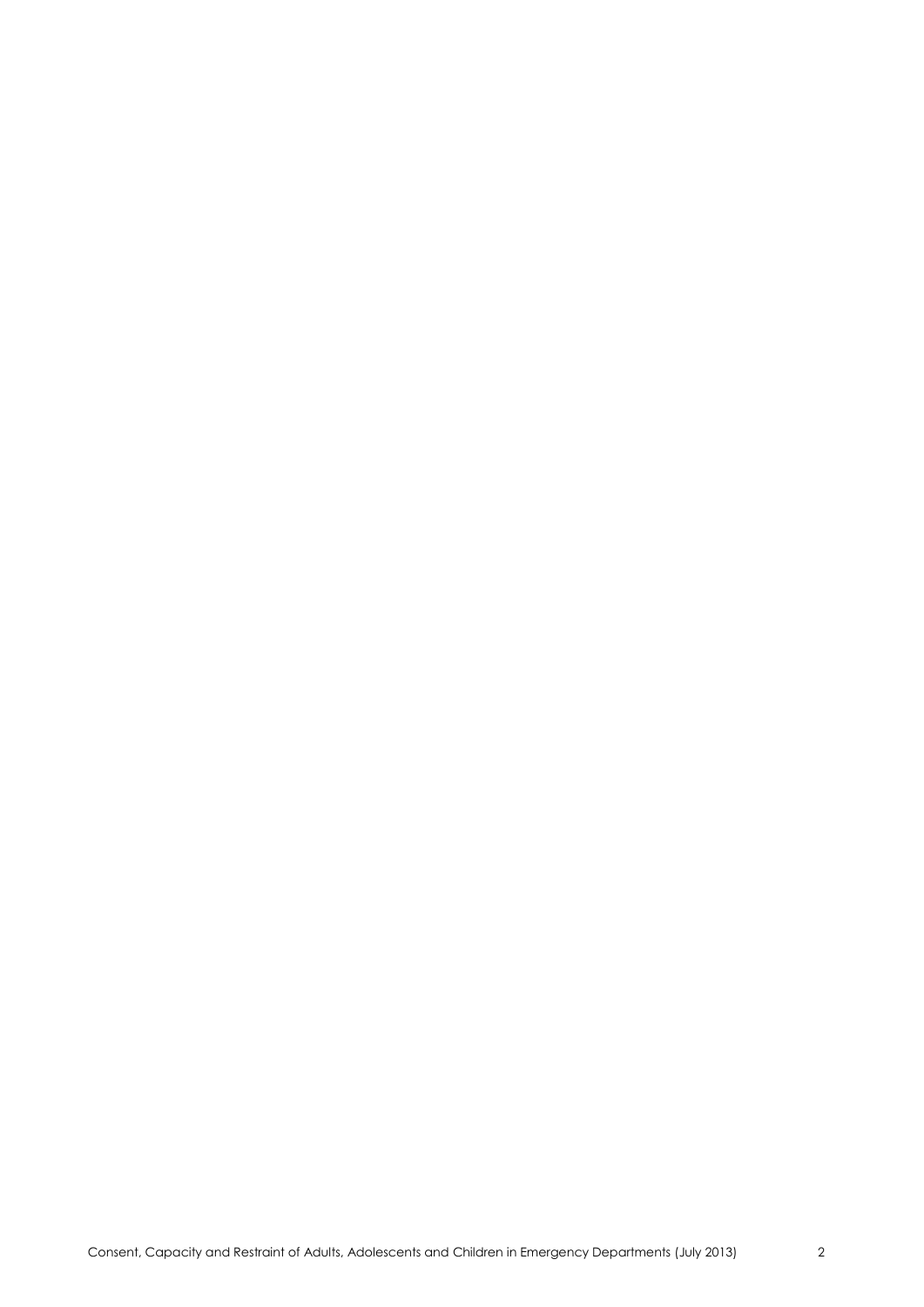## **Summary of recommendations**

- 1. Patients have the right to determine what happens to their own bodies.
- 2. A patient shall be assumed to have capacity unless it is established that they lack capacity.
- 3. For minor procedures, such as venepuncture, physical examination, small wound closure or ECG recording, cooperation with the procedure amounts to valid implied consent
- 4. If completion of a consent form will result in an inappropriate delay and increase the risk of patient harm or prolong suffering, a record of the consent discussion should be clearly documented in the patient's notes. This should be completed as soon as reasonably possible.
- 5. In an emergency and if it is not possible to find out a patient's wishes, treatment can be provided without patient consent, provided the treatment is immediately necessary to save their life or to prevent a serious deterioration of their condition.
- 6. Persons liable to be detained under the Mental Health Act on grounds of mental illness may be treated without consent for their mental disorder.
- 7. Physical health problems can be treated under the Mental Health Act provided they are part of, or ancillary to treatment for the mental disorder.
- 8. In an Emergency Department, short term restraint of a patient without capacity generally amounts to restriction rather than deprivation of liberty.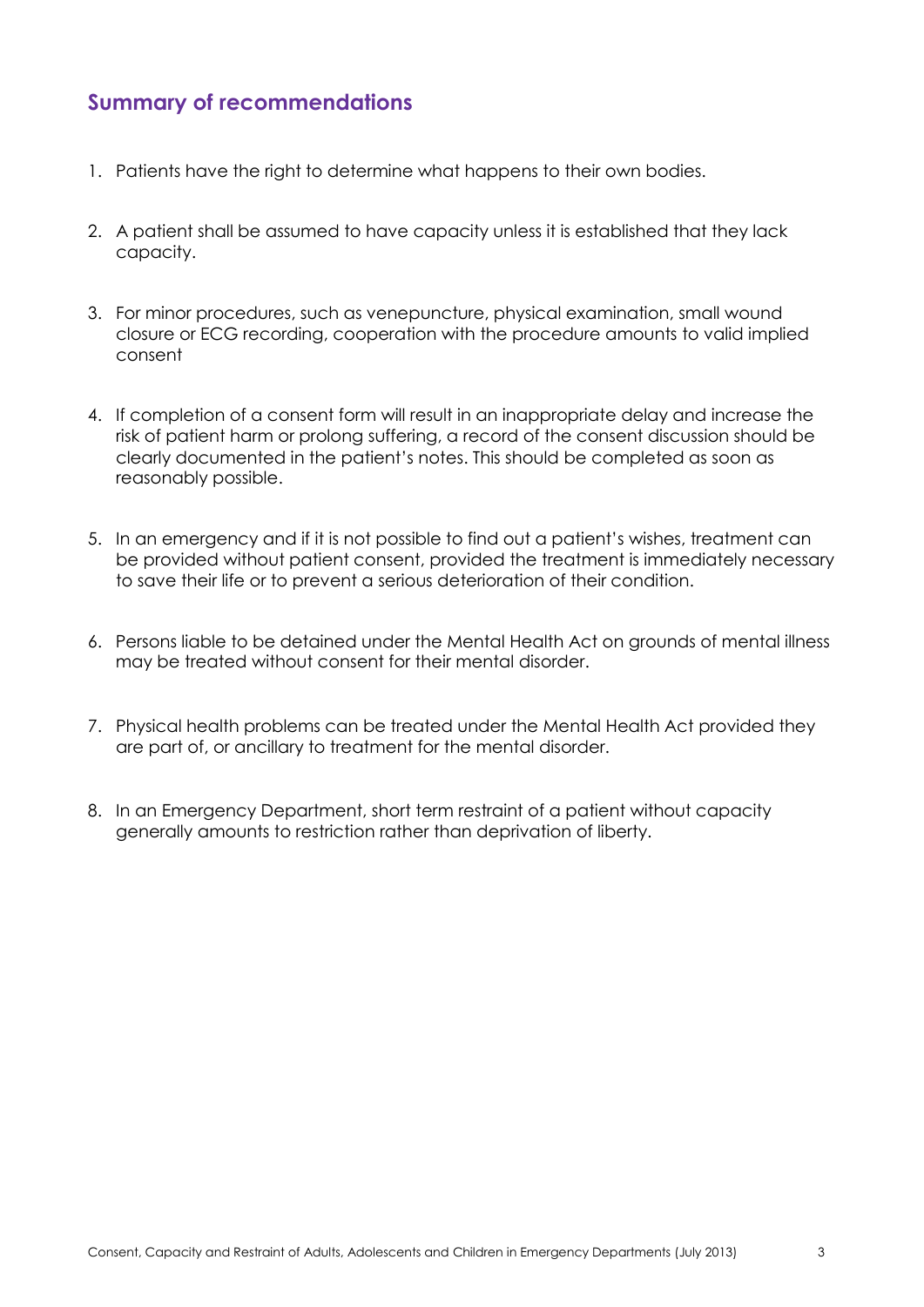#### **Reason for development**

Patients requiring care at the Emergency Department present particular challenges to ensure valid consent. Patients often attend in a crisis; have their capacity impaired by therapeutic or recreational drugs. These patients are attended to by clinicians who may have to make time critical decisions based on incomplete information. The Emergency Department can be a disorientating and frightening environment for patients.

A patient is often anxious, afraid and in pain and this can impair their ability to make reasoned and rational choices about their care. Good consent also forms a medico legal defence for the treating clinician in the event of adverse outcome or complaint.

This guideline is designed to augment the guidance offered by the General Medical Council and the Department of Health as the College of Emergency Medicine has identified where further guidance is required.

#### **Scope**

This guideline offers guidance for clinicians working in Emergency Departments in the United Kingdom about obtaining consent. The guideline is mainly written for clinicians working in England and Scotland. Legislation in the other devolved nations and the Republic of Ireland differs, though the principles of autonomy and capacity are broadly similar and the clinical practice of obtaining consent varies little between these nations. This guideline does not consider consent to participation in research studies, retention of human tissue or sharing of information.

#### **Introduction**

General guidance on obtaining valid consent for examination and treatment is provided by the Department of Health Reference guide to consent for examination and treatment - Second Edition (July 2009), The GMC 'Consent : Patients and doctors making decisions together' (2008), and the Mental Capacity Act (2005). In Scotland, the relevant legislation governing the issues of consent, capacity and autonomy is primarily contained in the Mental Health (Care and Treatment)(Scotland) Act 2003 and in the Adults with Incapacity (Scotland) Act 2000.

The following aspects of consent; autonomy and capacity, are particularly relevant to care in Emergency Departments.

#### **Patient autonomy – the foundation for consent**

Patients have the right to determine what happens to their own bodies. For consent to be valid, it must be given voluntarily and freely, without pressure or undue influence being exerted to accept or refuse treatment, by an appropriately informed person who has the capacity to consent to the intervention in question.

In adults, consent may only be provided by the patient, someone authorised to do so under a Lasting Power of Attorney, or someone who has the authority to make treatment decisions, such as a court appointed deputy in England and Wales, or a guardian with welfare powers in Scotland. <sup>3</sup>

No one else can make a decision on behalf of an adult who has capacity.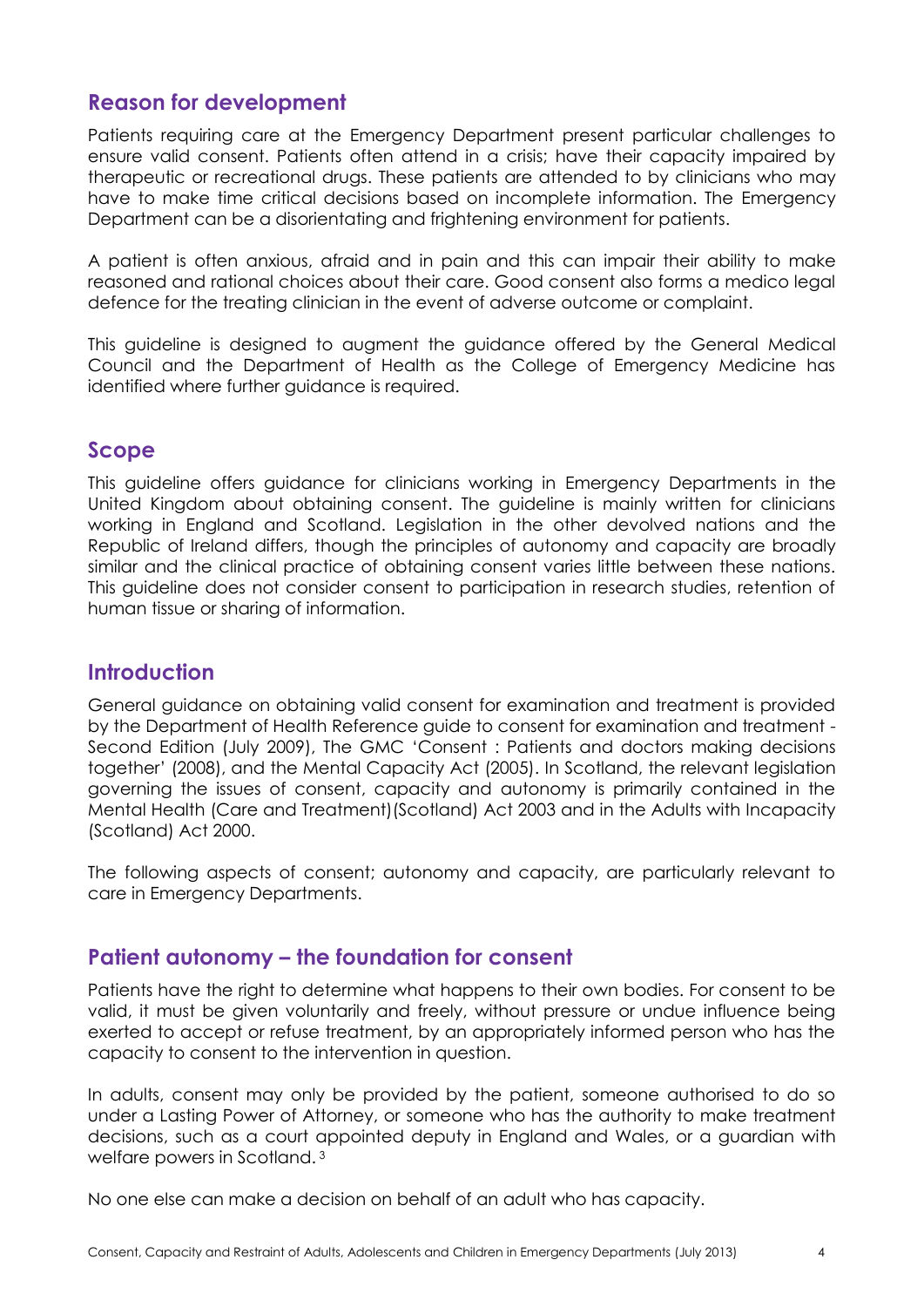## **Capacity**

The Mental Capacity Act 2005 defines a person who lacks capacity as a person who, at the time, is unable to make a decision for themselves because of an impairment or disturbance in the functioning of their mind or brain. In Scotland, a similar definition is used in the Adults with Incapacity (Scotland) Act 2000. A patient shall be assumed to have capacity unless it is established that he or she lacks capacity. Assessment of a person's capacity must be based on their ability to make a specific decision at the time it needs to be made. Capacity should be reassessed for each decision.

A person is unable to make a decision when they cannot do one or more of the following:

- a) Understand the information given to them that is relevant to the decision.
- b) Retain that information long enough to be able to make the decision.
- c) Use or weigh up the information as part of the decision making process.
- d) Communicate that decision.

A person's capacity to consent may be affected by factors such as mental disorder, cognitive impairment, emotional upset (confusion, panic), fatigue, pain or medication, illicit drugs/alcohol, and delirium secondary to systemic illness. However, the existence of such factors should not lead one to assume that the person lacks the capacity to consent.

All practical and appropriate steps must be made to give a patient the best chance of being able to make a decision for themselves. The following should be considered:

- Ensure all relevant information has been provided.
- Ensure that this information has been presented in a way that makes it as easy as reasonably possible for the patient to understand.
- Can the patient environment be altered to one more conducive to making a valid consent decision, i.e. one less noisy / stressful?

A person is entitled to make a decision which may be perceived by others as unwise or irrational as long as they have the capacity to do so<sup>6</sup>. However, a decision which appears irrational and may be based on a misperception of reality rather than a different value system to the clinician's should prompt a careful re-evaluation of the patient's ability to comprehend, weigh or make use of the relevant information. If an adult with capacity makes a voluntary and appropriately informed decision to refuse treatment, this decision must be respected, even if this may result in the death of the person<sup>7</sup> (and/or the death of an unborn child, whatever the stage of pregnancy<sup>8</sup>). Conclusions about capacity assessment should be documented in the patient's clinical records.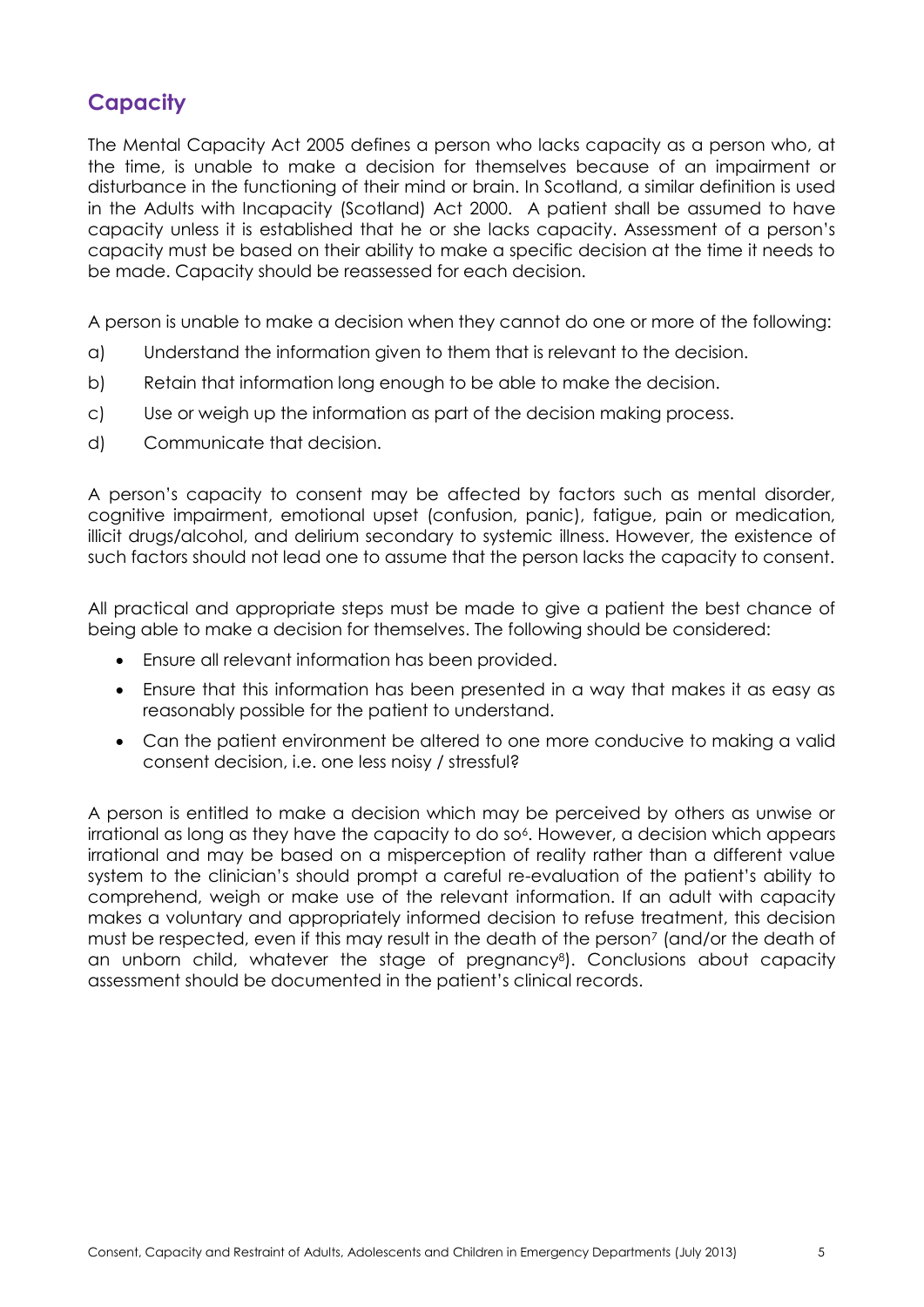## **Emergency Treatment - Patients Lacking Capacity**

In the setting of a clinical emergency and if it is not possible to find out a patient's wishes. treatment can be provided without patient consent, provided the treatment is immediately necessary to save their life or to prevent a serious deterioration of their condition<sup>1,2</sup>.

Patient care should be the Emergency Department clinician's first concern. Patients should be treated as individuals, and their dignity should be respected<sup>9</sup>. Patients should be treated with respect and not discriminated against<sup>9</sup>.

Where there is doubt as to the appropriateness of treatment, there should be a presumption in favour of providing life-sustaining treatment<sup>1</sup>. Any treatment decision made in the absence of consent must be made in that person's best interests<sup>3</sup>.A decision or act can be regarded as being in the patient's 'best interests' if it would be supported by a responsible body of professional opinion – the 'Bolam test'<sup>10</sup> .

The person(s) making a best interest decision should consider all relevant circumstances. In particular, the following should be considered<sup>3</sup>:

- The person's past and present wishes and feelings, including any written statement made whilst the patient had capacity, including a valid and applicable advance refusal of treatment.
- The beliefs and values that would be likely to influence their decision if the patient had capacity.
- Any other factors that he would be likely to consider if the patient were able to do so.

The views of the following persons should be taken into account where it is practicable and appropriate to consult them<sup>3</sup> :

- Anyone named by the patient as someone to be consulted on the matter in question or on matters of that kind.
- Anyone engaged in caring for the patient or interested in his/her welfare.
- Any donee of a lasting power of attorney granted by the patient
- Any deputy appointed for the patient by the court (England and Wales) Any welfare attorneys or court appointed welfare guardians (Scotland).

Emergency 'best interest' decisions must not be determined merely on the basis of:

- The person's age or appearance
- A condition of his, or an aspect of his/her behaviour which might lead others to make unjustified assumptions about what might be in his best interests.

A best interests decision can mean a decision to give, withhold or stop treatment.

If the patient regains capacity while in your care, you should tell them what has been done, and why, as soon as they are sufficiently recovered to understand<sup>2</sup> .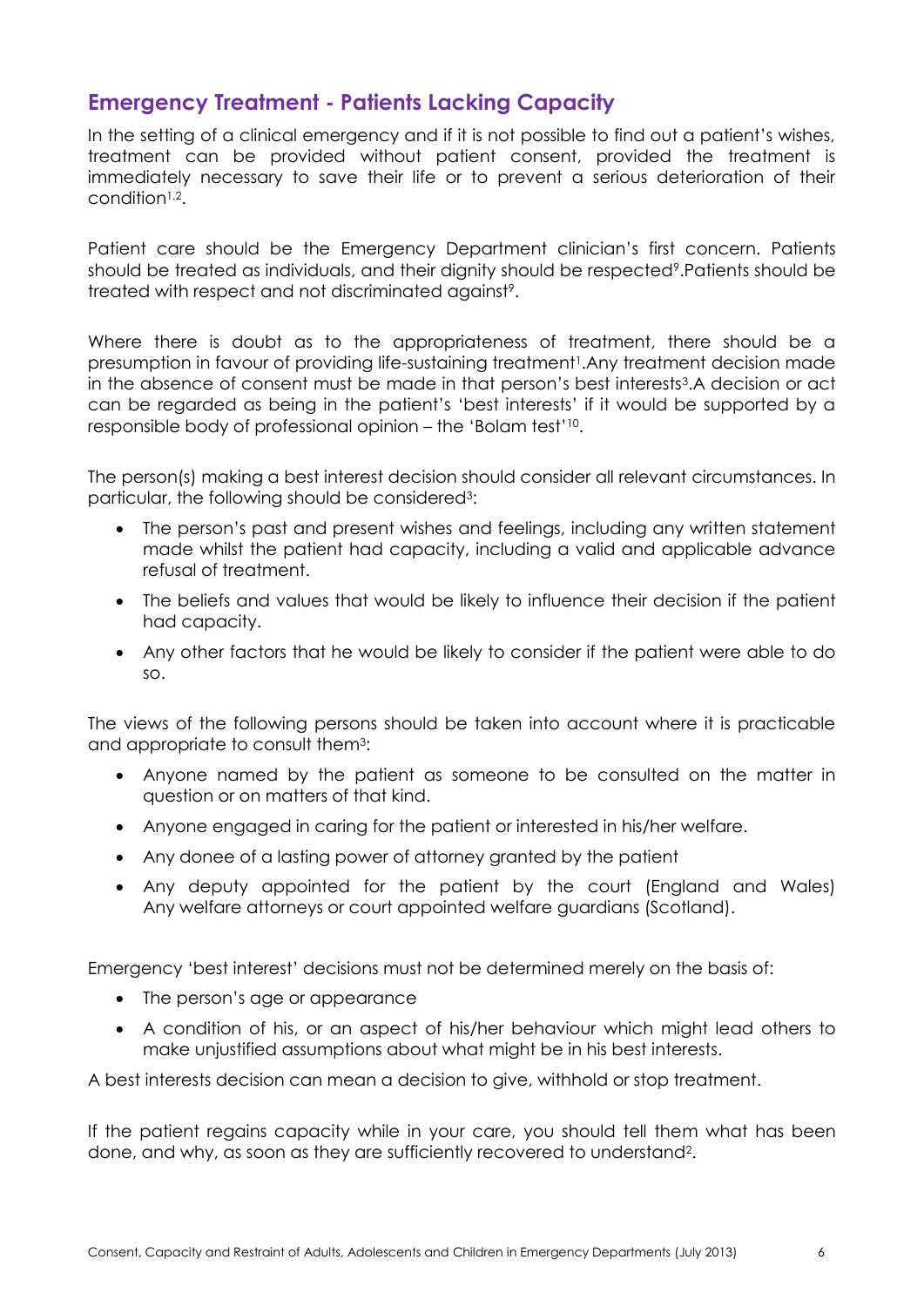If a decision is time-critical, consideration should be made of whether the patient is likely to regain capacity in sufficient time to allow him/her to give consent<sup>1</sup>. If not, and a delay in initiating treatment would likely be detrimental to the patient's wellbeing, a best interest decision should be reached.

Where there is a choice of treatment, the treatment provided must be the least restrictive on the patient's future choices<sup>3</sup>.

## **Restraint**

Emergency Department clinicians are occasionally asked to consider restraining a patient, either physically or chemically. The clinician should look for underlying treatable causes of the condition that requires restraint.

Restraint is defined as<sup>3</sup>:

 The use or threat of using force to make a person do something that they are resisting or, the restriction of liberty of movement, whether or not the person resists.

Restraint may at times be considered a 'best interest' intervention, allowing effective management of a patient lacking capacity whose behaviour represents a risk to that patient. It can only be considered acceptable if<sup>11</sup>:

- The person using it reasonably believes it is necessary to prevent harm to the person who lacks capacity.
- The restraint used is a proportionate response to the likelihood and seriousness of harm.
- This action does not conflict with a previous decision made by an attorney or deputy under their powers.

Restraint by its nature will infringe on the liberty of the treated individual. Such infringement may amount to restriction or deprivation of liberty. This distinction is an important one as deprivation of liberty in the absence of 'a procedure prescribed by law' is a contravention of Article  $5(1)$  of the Human Rights Convention<sup>12</sup>.

In the setting of an Emergency Department, short term restraint of a patient without capacity generally amounts to restriction rather than deprivation of liberty<sup>13,14</sup>. This is permissible under the Mental Capacity Act. Where repeated or prolonged restraint is required, the boundary from restriction into deprivation risks being crossed. Such deprivation of liberty can be medically justified under the Mental Health Act, or under the Deprivation of Liberty Safeguards (DoLS) as part of the Mental Capacity Act. The Mental Capacity Act DoLS14protect vulnerable adults, who lack capacity to consent to treatment or care in hospital that, in their own best interests, can only be provided in circumstances that amount to a deprivation of liberty, and where detention under the Mental Health Act is not appropriate for the person at that time. DoLS aim to prevent arbitrary deprivation of liberty.

It is not appropriate to apply the DoLS where sedation or other medication is intended to facilitate treatment, for instance the use of sedation to facilitate ventilation in a patient with respiratory failure, but rather to situations where the primary aim is restraint<sup>15</sup>.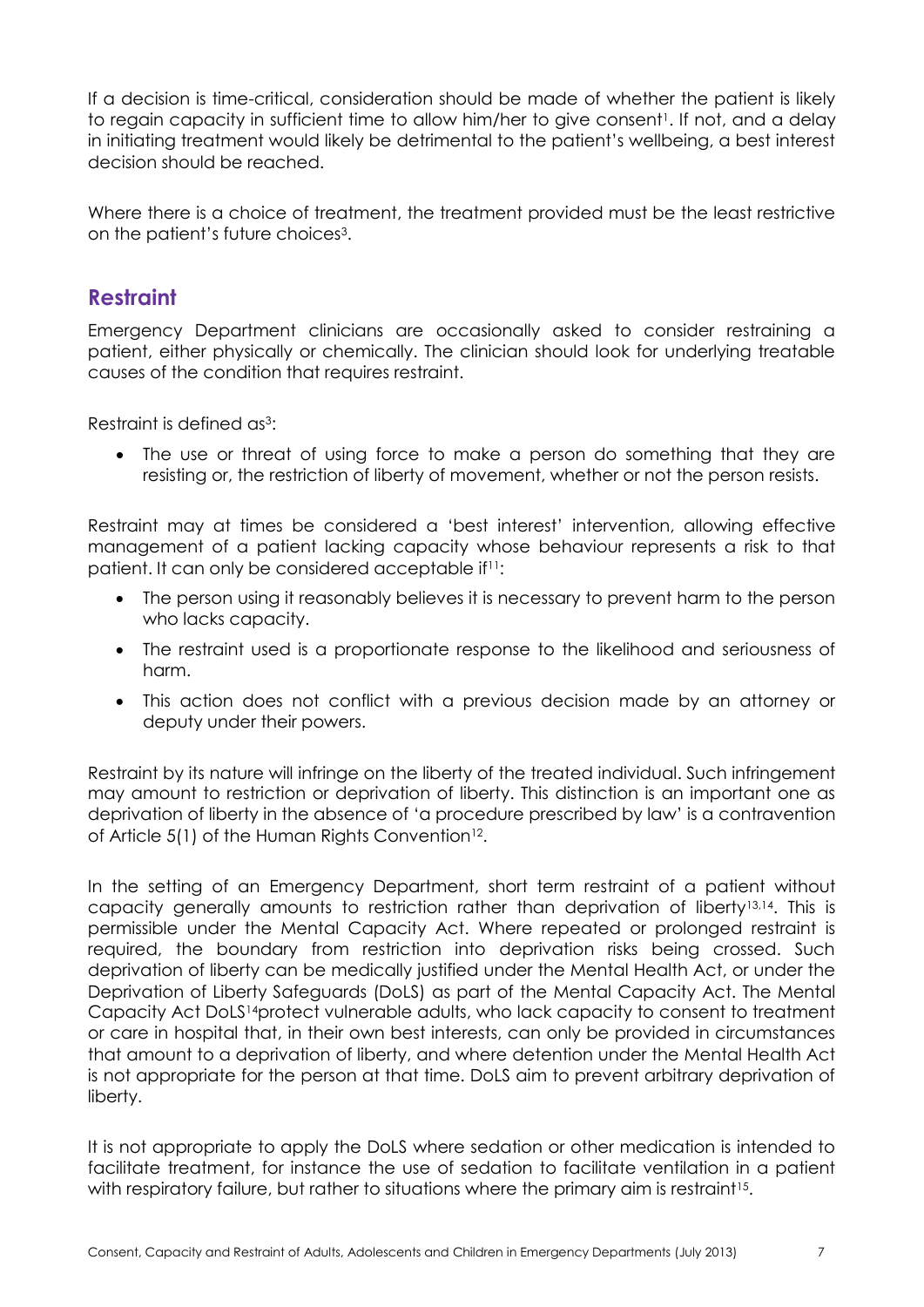## **Lasting Power of Attorney (England and Wales) and Welfare Guardians (Scotland)**

In England and Wales, a person over 18 years old can appoint an attorney to look after their health and welfare issues if they should lack the capacity to do so in the future<sup>3</sup> .

The LPA must meet the requirements specified in the Mental Capacity Act 2005, and be registered with the Office of the Public Guardian before it can be used.

The LPA may specify limits to the attorney's authority and must specify whether or not the attorney has the authority to make decisions about life sustaining treatment.

Within the specified boundaries laid out in the LPA, the appointed attorney can make decisions that are as valid as those of the person themselves .If there is a dispute between doctor and the attorney, then the case may be referred to the Court of Protection, though this type of resolution cannot be achieved within an Emergency Medicine timeframe. A lasting power of attorney replaces the former Enduring Power of Attorney. However, an existing Enduring Power of Attorney remains valid.

In Scotland, the Adults with Incapacity (Scotland) Act, section 5, allows a medical practitioner to certify that a patient lacks capacity in relation to making decisions about medical treatment. This would normally be the doctor with overall clinical responsibility, who then has the authority to do what is reasonable in the circumstances, in relation to the medical treatment, to safeguard or promote the physical or mental health of the patient. These certificates of incapacity will generally be valid for a year, unless there is a change in the patient's circumstances.

The Act also allows for the appointment of a welfare guardian, with authority to act and make specific decisions over the long term on behalf of an adult who is unable to do so for him/herself. A doctor's authority to treat an adult under section 5 of the Act does not apply if a welfare guardian has been appointed, and has relevant powers relating to consent to medical treatment, and the doctor is aware of this. There is also a mechanism for resolving conflicts and disputes between medical practitioners and welfare guardians, although this is unlikely to be relevant in an Emergency Medicine setting.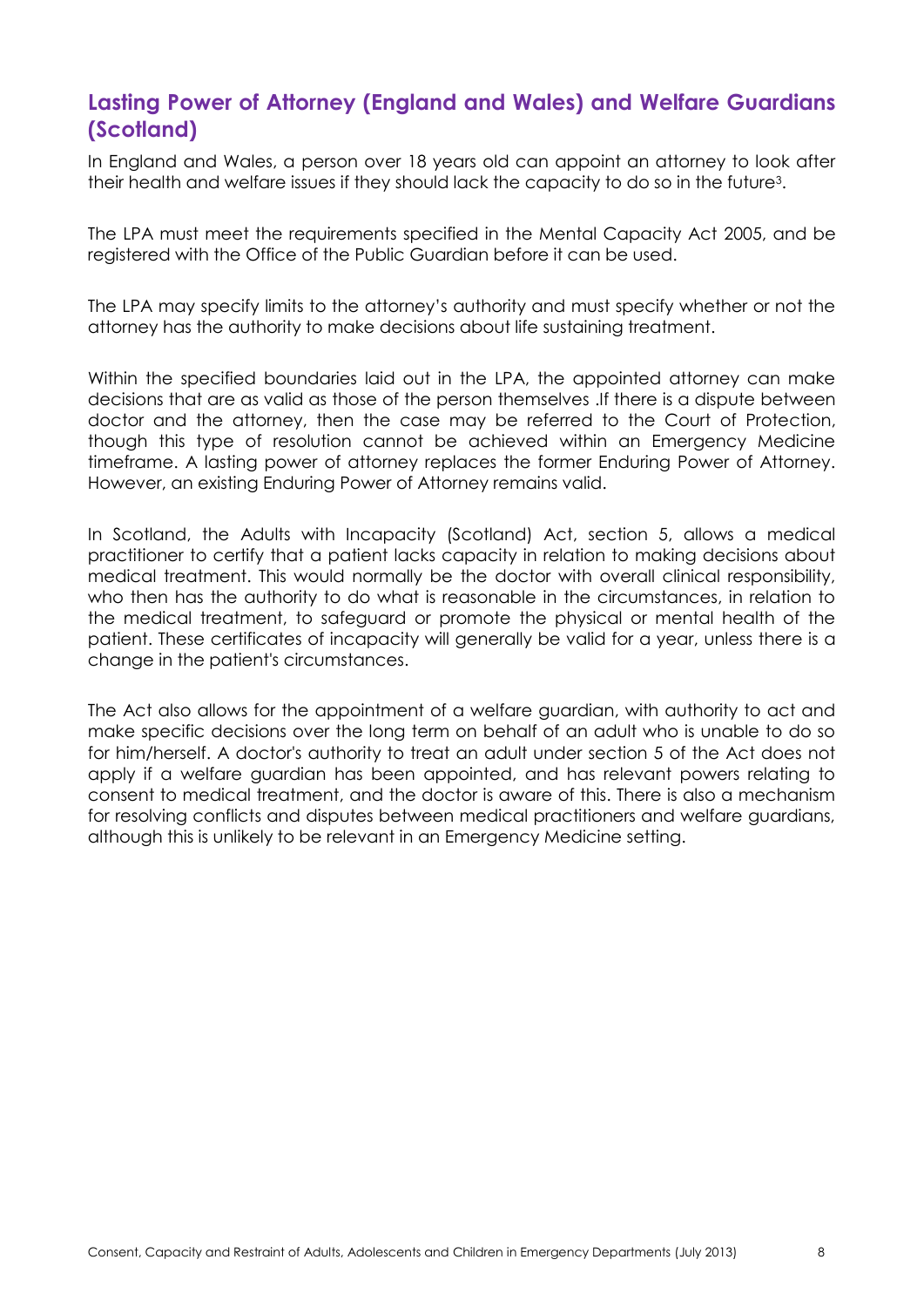## **Consent**

Consent must be given voluntarily and freely, without pressure or undue influence being exerted on the patient to accept or refuse treatment. A person needs to understand the nature and purpose of the procedure in order to give valid consent. Any misrepresentation of these elements will invalidate consent<sup>1</sup>.

Emergency Department clinicians should be aware of the potential influence of family, friends and healthcare workers on a patient's consent decision. As far as reasonably possible, the Emergency Department clinician should establish that any consent decision made is truly that of their patient<sup>16</sup>. Coercion (persuasion by threat, trickery, intimidation or other form of pressure or force) is unacceptable and invalidates consent; this should not be confused with appropriate reassurance concerning a particular treatment, or the highlighting of potential benefits of treatment on a patient's health.

When deciding on what information to provide, the principles of the 'Bolam test' should be employed. However, the courts have in the past been critical of responsible bodies of medical opinion, and they are consequently the final arbiter of what constitutes responsible practice1,17. As a result, it is advisable to inform the patient of all significant possible and/or unavoidable risks however unlikely, the potential benefits of treatment, the risks of procedural failure, details of alternatives to that particular treatment, and the risks incurred by doing nothing.

- In assessing risk, consideration should be given to any patient-specific factors such as severity of illness or co-morbidity which raise the likelihood of adverse outcomes occurring.
- Where relevant, information about anaesthesia or sedation should be provided as well as information about the procedure itself.
- Information should be provided using clear, simple and consistent language. Simple and accurate written information, visual or other aids may be used if they help your patient to understand.

The clinician providing the treatment or investigation is responsible for ensuring that valid consent has been obtained before treatment begins. However the task of obtaining consent may be delegated to another suitably trained and qualified person.

A competent patient can withdraw consent at any time, even during a procedure. This wish must be respected provided that the patient still has capacity. If withdrawal of consent occurs mid-procedure, the Emergency Department clinician should ascertain the problem, ensure the patient's capacity has not changed, and explain the consequences of abandoning the procedure. If stopping the procedure might endanger the life of the patient, the healthcare professional is entitled to continue until that is no longer the case<sup>1</sup>.

If a patient states that they do not wish to know in detail about their condition or the proposed treatment for which consent is being sought, their wishes should be respected as far as possible. However, if competent, they must still receive the basic information required in order to give valid consent. Such information is likely to include whether the procedure is invasive, what level of pain they might experience, what can be done to minimise this, and if it involves any serious risks. Patient refusal to know in detail about the proposed treatment should be carefully documented in the patient's notes.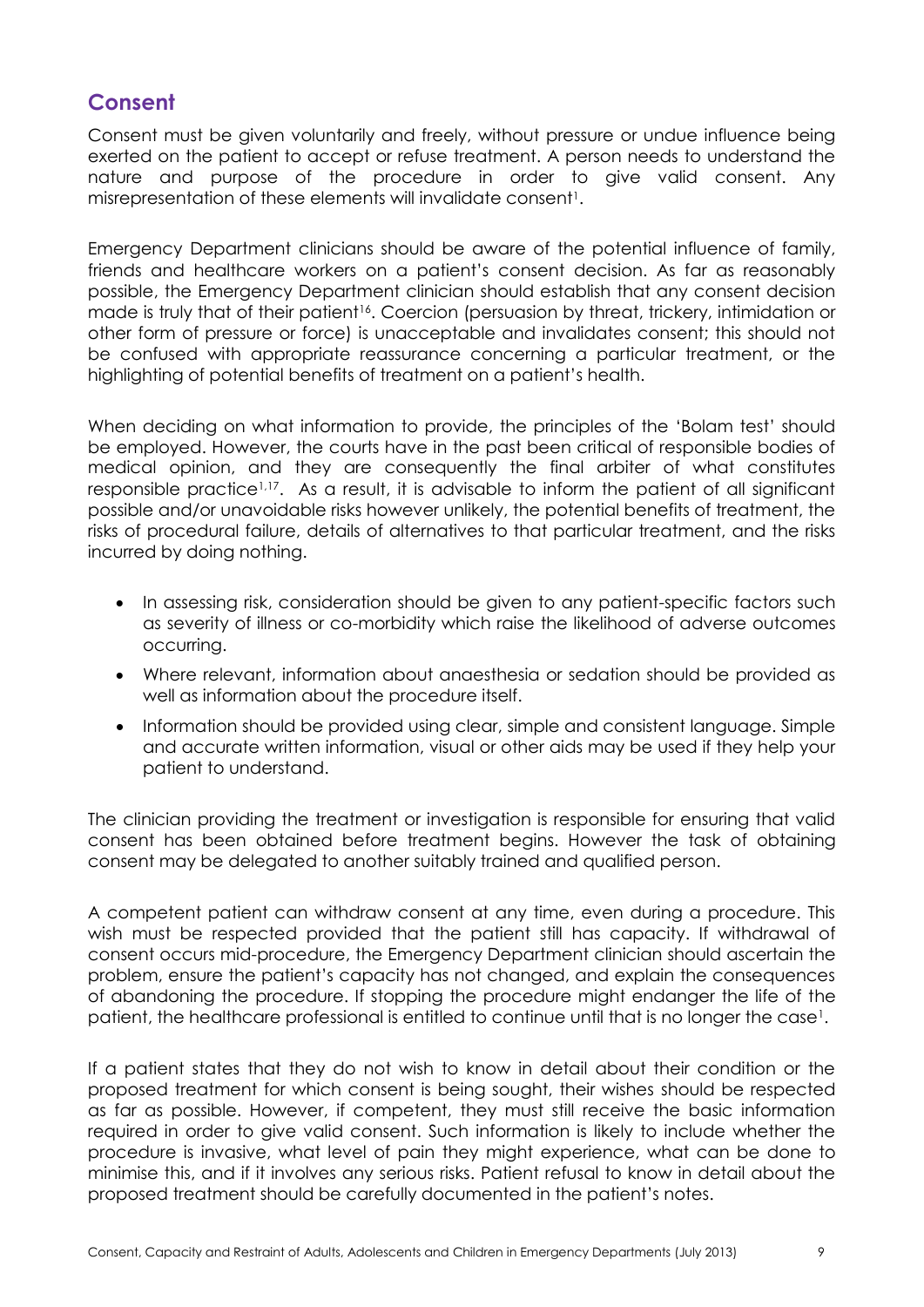The mere fact that a patient might become upset by hearing information, or might refuse treatment upon hearing it is not sufficient justification to exclude such information whilst attempting to gain consent for a particular intervention.

## **Adolescents, children and consent**

A child is any person under the age of 18.

In England and Wales, 16 and 17 year olds are presumed to have capacity (under The Mental Capacity Act) and so can consent to and refuse treatment. However, parents are also able to provide consent on their behalf under The Children Act. This is a complicated area that can require the support of colleagues trained and experienced in considering these two Acts - as well as The Mental Health Act - in order to make the best clinical decision. It would be very unusual for The Children Act to be invoked in a 17 year old with capacity. Complex cases may occasionally necessitate consultation with Trust lawyers, although this is unlikely to be an issue in the emergency department.

Refusal of treatment by 16 and 17 year olds can be overruled by the courts, if the child is likely to suffer harm as a result of their refusal. Children under the age of 16 may consent to treatment if the treating clinician decides that the child 'has sufficient intelligence and understanding to appreciate what is proposed.' It should be noted that many children developmentally regress in the stressful setting of an emergency department or acute illness.

Usually, it is regarded as good practice to involve both the child and parents in discussions about consent, though the clinician should respect their patient's right to confidentiality. It would be incorrect to disclose confidential information about an adolescent with capacity to his or her parents unless the risk of not doing so was significant.

Children who lack capacity can be treated if consent is provided by parents, temporary carers, local authorities or courts. If parents disagree, the courts can limit the power of one parent over another.

In Scotland, 16 and 17 year old adolescents have the same legal rights to consent to treatment as adults. Children under the age of 16 in Scotland can consent to treatment, providing the treating clinician believes that the child is capable of understanding the nature and consequences of the procedure and treatment.

The treatment of time critical emergencies in children should not be delayed because of the inability to get consent. Attempts should be made at the earliest practical opportunity to explain what treatment was provided.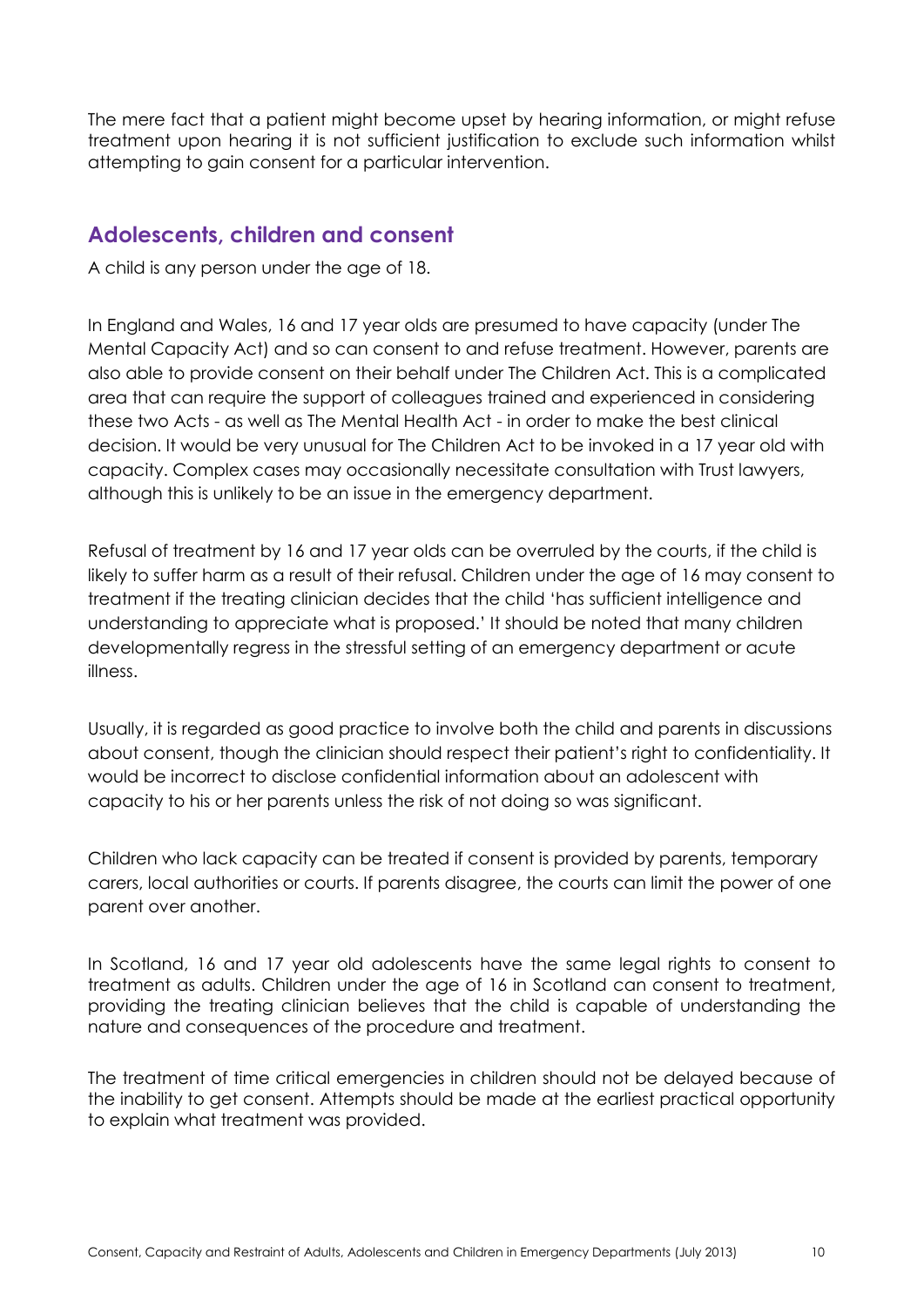#### **Mental health – consent to treatment**

In England and Wales, persons liable to be detained under the Mental Health Act Sections 2 and 3 on grounds of mental illness may be treated without consent for their mental disorder. Patients detained under sections 5.2 and 5.4 can be treated without consent if they lack capacity or in an emergency situation.

Physical health problems can be treated under section 63 of the Mental Health Act provided they are part of, or ancillary to treatment for the mental disorder, i.e. treating wounds self-inflicted as a result of a mental disorder, or treating a potentially lethal drug overdose4,18,19 .

The Mental Health Act (1983) cannot be applied to justify treatment of patients for physical conditions unrelated to the mental disorder.

This treatment, if felt to be necessary and if the patient is judged to lack capacity, remains subject to, and may be provided if felt to be in the patient's best interests, under the Mental Capacity Act.

If a patient with known or suspected mental disorder refuses a time-critical emergency intervention, a careful assessment of their capacity should be made. The more serious the consequences for non-treatment, the greater the capacity required to refuse. If there are doubts about the capacity of a patient, then it is good practice for another appropriately qualified clinician to assess the capacity of the patient. Deciding whether a patient has capacity is based on a balance of probabilities. Only one failure of the components of a capacity assessment is required to establish that a patient lacks capacity.

In Scotland, the Mental Health (Care and Treatment)(Scotland) Act 2003 allows an Emergency Detention Certificate to be completed, for a patient with a mental disorder which is significantly impairing the patient's ability to make decisions about the provision of medical treatment. This emergency detention certificate (which is distinct from a short term detention order) can be completed by any registered medical practitioner, where the arrangements required to grant a short term order would involve undesirable delay. It is therefore likely to be the most relevant means of completing a detention under the Act in an Emergency Department setting. The Act allows for the detention of the patient in hospital, for the purpose of determining what medical treatment requires to be provided for the patient, and where there is a significant risk to the health, safety or welfare of the patient or to the safety of any other person.

The Act envisages the Emergency Detention Certificate, which lasts for 72 hours, allowing a period of assessment, rather than treatment. However, it goes on to state that, where it is necessary for urgent medical treatment to be given to the patient, to save the patient's life, to prevent a serious deterioration, to alleviate serious suffering or to prevent the patient from behaving violently or being a danger to themselves or others, treatment may be given even if the patient does not consent, or is incapable of consenting.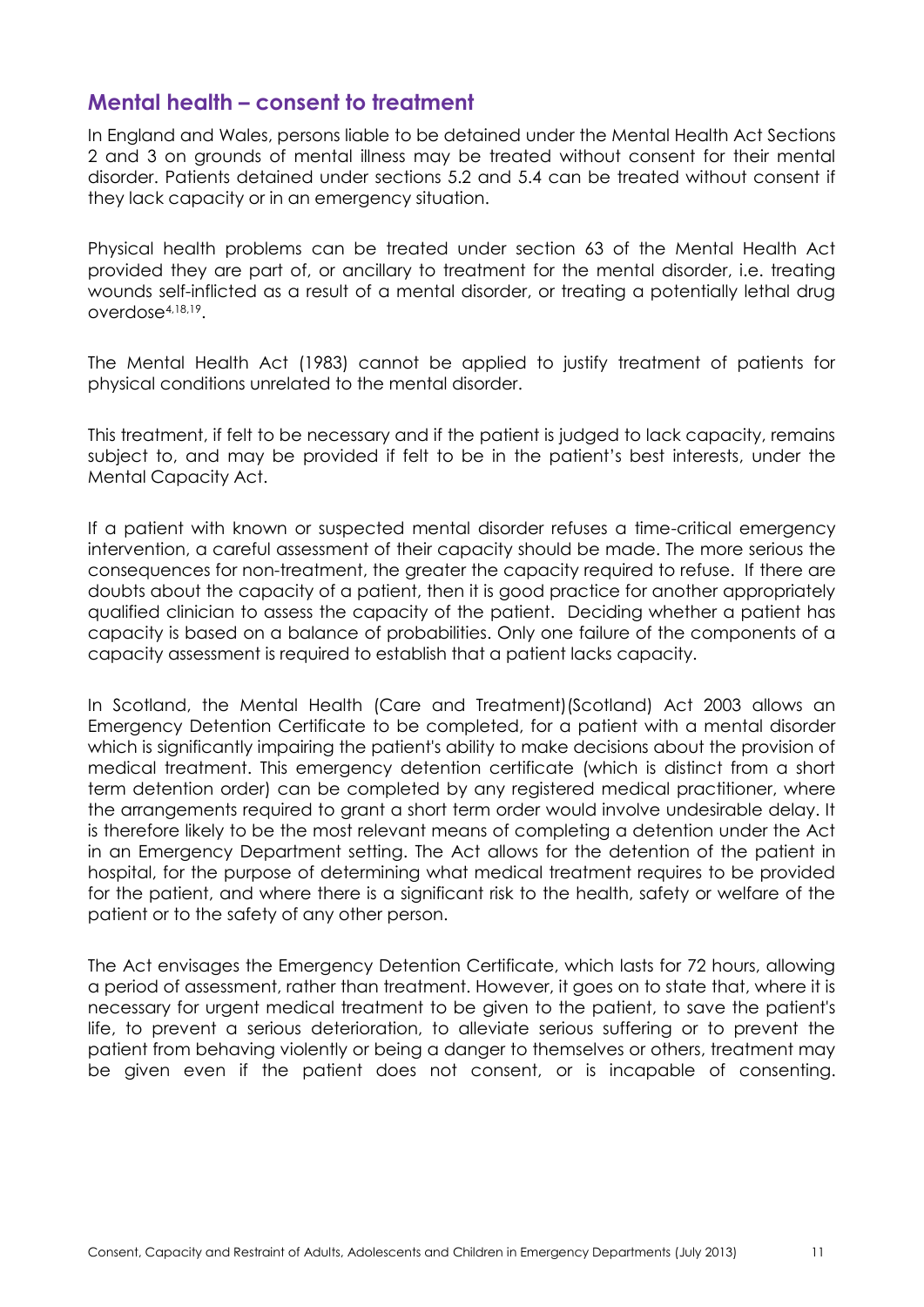#### **Form of consent**

A single stage process for obtaining consent will usually be employed in the Emergency Department. Consent to treatment may be explicit or implied. For minor procedures, such as venepuncture, examination, small wound closure or ECG recording, cooperation with the procedure amounts to valid implied consent.

The validity of consent does not depend on whether a form is completed or not. The use of written consent is suggested if:

- The investigation or treatment is complex or involves significant risk of morbidity/mortality.
- The procedure involves general anaesthesia or sedation.
- There may be significant consequences for the patient.

It is wrong to consider that a patient's signature on a consent form automatically equates with having obtained valid consent. The use of standardised forms, Department of Health forms 1-4 or Trust-specific modifications are recommended.

If completion of a consent form will result in an inappropriate delay and increase the risk of patient harm or prolong suffering, a record of the consent discussion should be clearly documented in the patient's notes. This should be completed as soon as reasonably possible.

A copy of the consent form should be offered to the patient. A copy should be also be secured in the patient's notes for future reference. If a patient is unable to read or write, they may wish to make a mark on the form to indicate consent. This should be witnessed by a third party, and the fact that the person has chosen to make their mark in this way documented in the clinical record.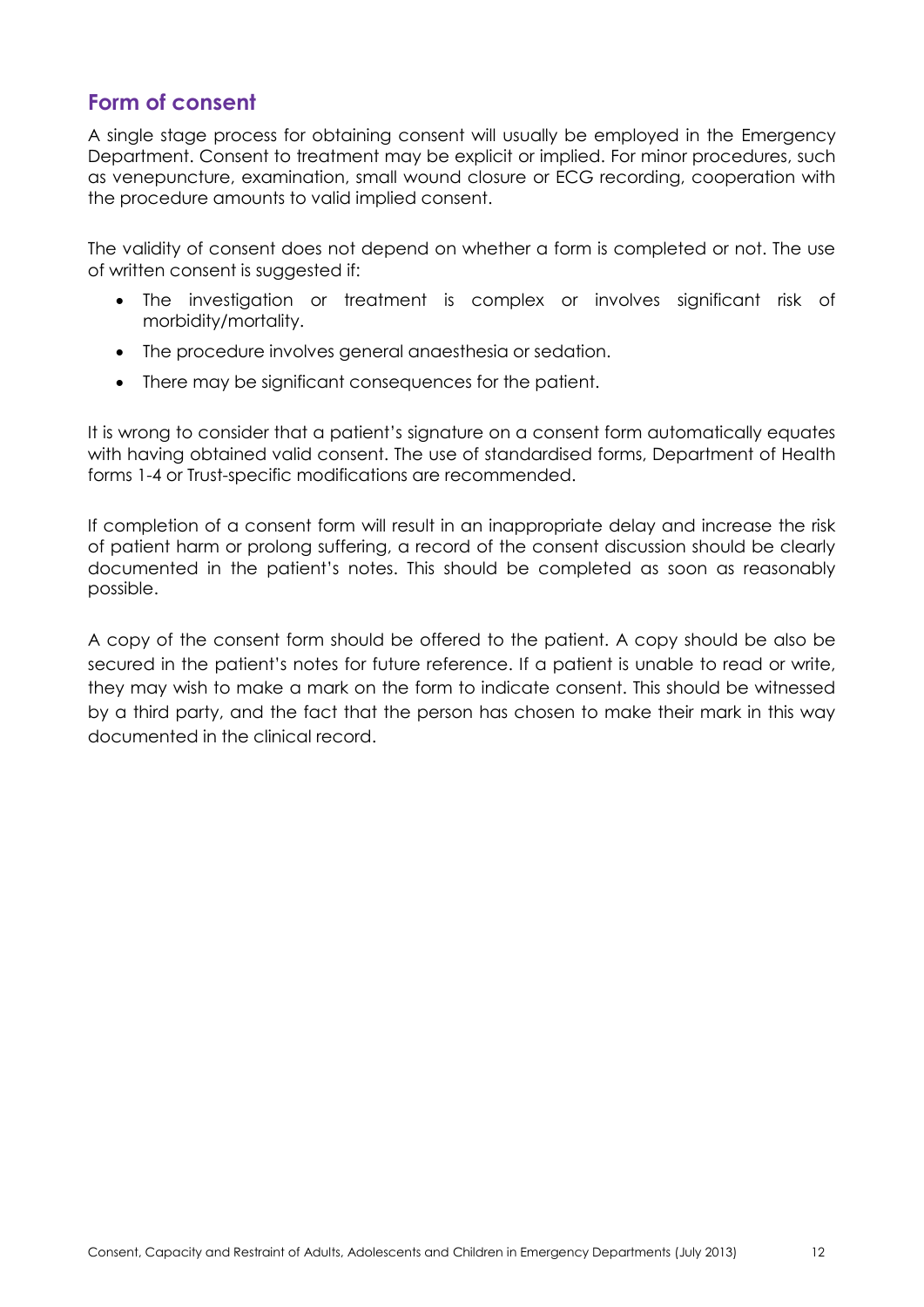#### **Key clinical vignettes**

(a) **"A 30 year old lady is brought to the Emergency Department claiming to have taken a total of 30 paracetamol. Her paracetamol level indicates the need to commence treatment with N-acetyl cysteine to reduce her risk of developing liver failure. She refuses this treatment however, stating that she 'just wants to die'."**

A careful discussion should be had with the patient to identify her reasons for refusing treatment. There may be additional issues aside from suicidal intent such as 'needle phobia' which may need to be addressed. Therapy can then be modified accordingly, e.g.: oral methionine.

If appropriate, an attempt to lower levels of emotional arousal should be made. Further discussion should then aim to persuade the patient to freely accept treatment.

If treatment refusal continues, an assessment of her capacity should be made. This will form the basis of subsequent management, and should be carefully considered and documented.

When assessing her capacity, one must first determine if there is impairment of or disturbance in functioning of mind or brain related to such factors as: mental illness (with associated suicidal intent), cognitive impairment, drug/alcohol intoxication, or delirium related to systemic illness. She should not be subject to undue influence by a third person. Heightened emotional arousal may also be implicated in temporary impairment of capacity and may be relevant in this scenario. The ability to understand information relevant to the decision, retain it, weigh it and communicate a decision can then be assessed.

If the patient clearly lacks capacity to consent to treatment, the decision to treat can be taken in the patient's best interests under the Mental Capacity Act.

If in the absence of capacity, she resists treatment or attempts to abscond, restraint should be considered. If this is felt to be a 'reasonable' intervention to facilitate safe and effective delivery of care and prevent harm to the patient, certain principles must be employed:

- a) The force used must not be excessive. It must be no more than is necessary to control the patient's behaviour and allow the proposed procedure to be carried out successfully,
- b) The degree of force used or the method of restraint employed must be in proportion to the expected benefits of successful completion of treatment. Physical restraint of a hand, with or without, oral sedation may be appropriate whereas a general anaesthetic may not be, for example.

The means by which treatment is enacted must be determined by the consultant responsible for that patient's care.

However, the decision regarding patient competence to make a life threatening treatment refusal may not be clear. Additional expert psychiatric assessment is important where there is suspicion of mental illness or uncertainty as to the influence of other factors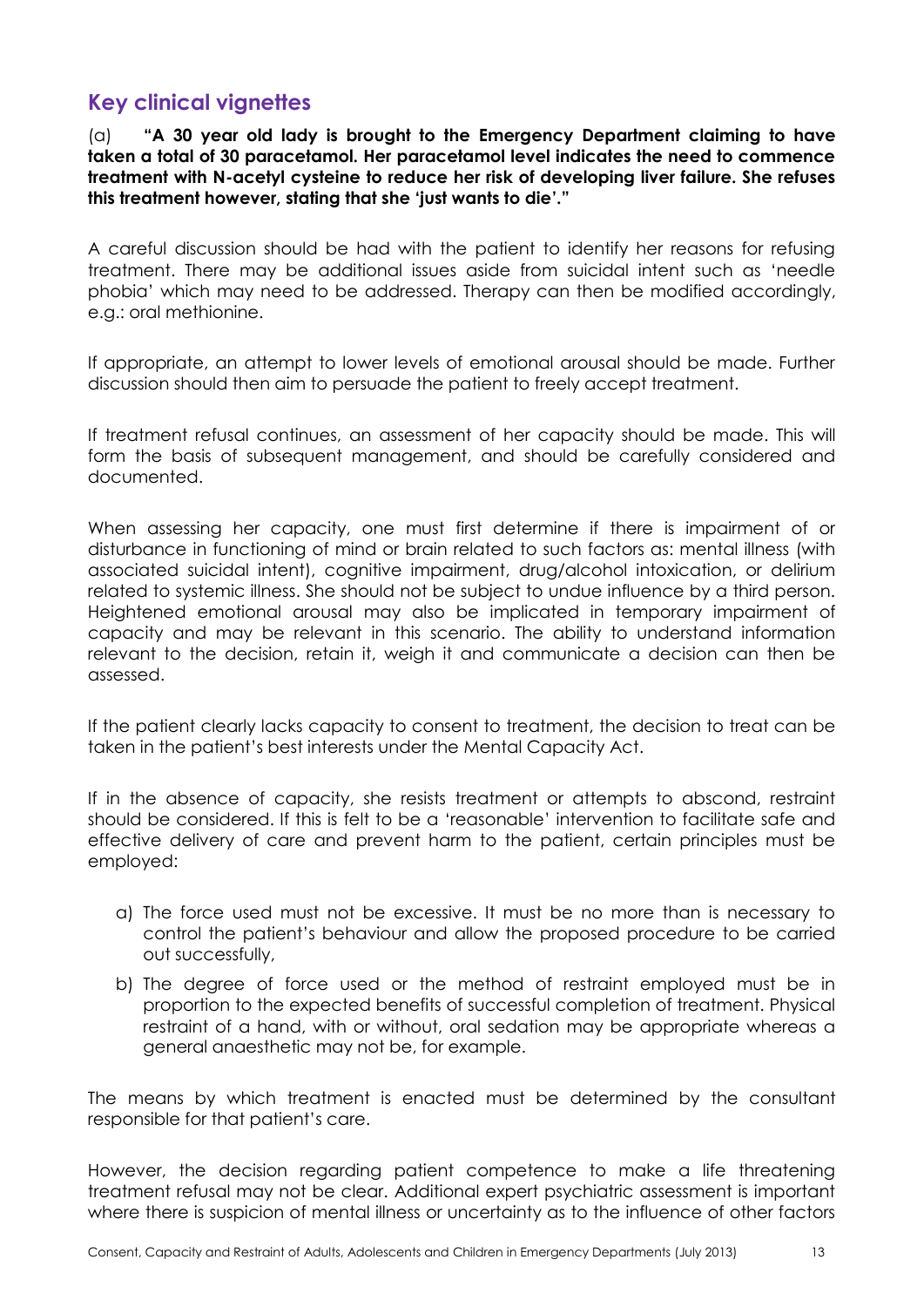underlying more subtle impairment of mind or brain on a patient's capacity. The more serious the implications of a decision, the greater the capacity required by that individual, and the more rigorous the treating clinician must be to ensure that a comprehensive assessment has been made.

If it is established that she has a mental disorder, it may be appropriate to detain her under a Section of the Mental Health Act. Whilst under section, she could be treated for the paracetamol overdose as an ancillary treatment under section 63 of the MHA.

Any attempt to abscond from the ED prior to formal mental health assessment should ideally be prevented. Consider modifying environmental factors associated with her desire to leave, 'talking her' into staying, or involving friends and family. If she absconds despite best efforts, hospital security should be notified, and the Police informed with the aim of returning her to the department.

It is possible that she does not have a mental disorder, and gives no reason to doubt her capacity. These instances are rare and require expert legal advice to be sought, but refusal of medical treatment by a competent patient even if that refusal leads to premature death is a recognised legal standpoint3,6. Neither restraint nor enforced treatment can be justified under ANY circumstances in the non-consenting patient who has capacity.

(b) **"A 30 year old man is brought to the Emergency Department having collapsed. Based on your history and examination you suspect him to be suffering from an upper gastrointestinal haemorrhage. He is haemodynamically unstable, and his initial venous blood gas reveals haemoglobin of 4.5g/dl. You arrange for an urgent endoscopy and decide to continue your resuscitation with blood products. When you mention this intervention he tells you that he is a Jehovah's Witness and cannot give his consent."**

Every patient has a right to be treated with respect, and staff must be sensitive to their individual needs, acknowledging their values, beliefs and cultural background.

Jehovah's Witnesses regard blood as sacred. On the basis of this deeply held core value, they decline treatment with allogeneic (donor) blood (red cells, white cells, platelets, and plasma). With regard to autologous transfusion JW patients make a personal decision whether or not to accept this. This includes all forms of perioperative / intraoperative blood salvage (cell salvage), haemodilution, and postoperative blood salvage. Predeposited blood is not acceptable to Jehovah's Witnesses.

It should be noted that some Jehovah's Witnesses carry a card by way of an advance directive. There are cases where the validity of these cards has been brought into question. In an Emergency, and if doubt exists about the validity of a blood refusal card, physicians should aim to preserve life and administer the necessary blood products.

A competent patient with the capacity to make such a decision has the right to decline treatment, even if doing so might lead to his or her death. This right pertains 'regardless of whether the reasons for the refusal were rational or irrational, unknown or even nonexistent'.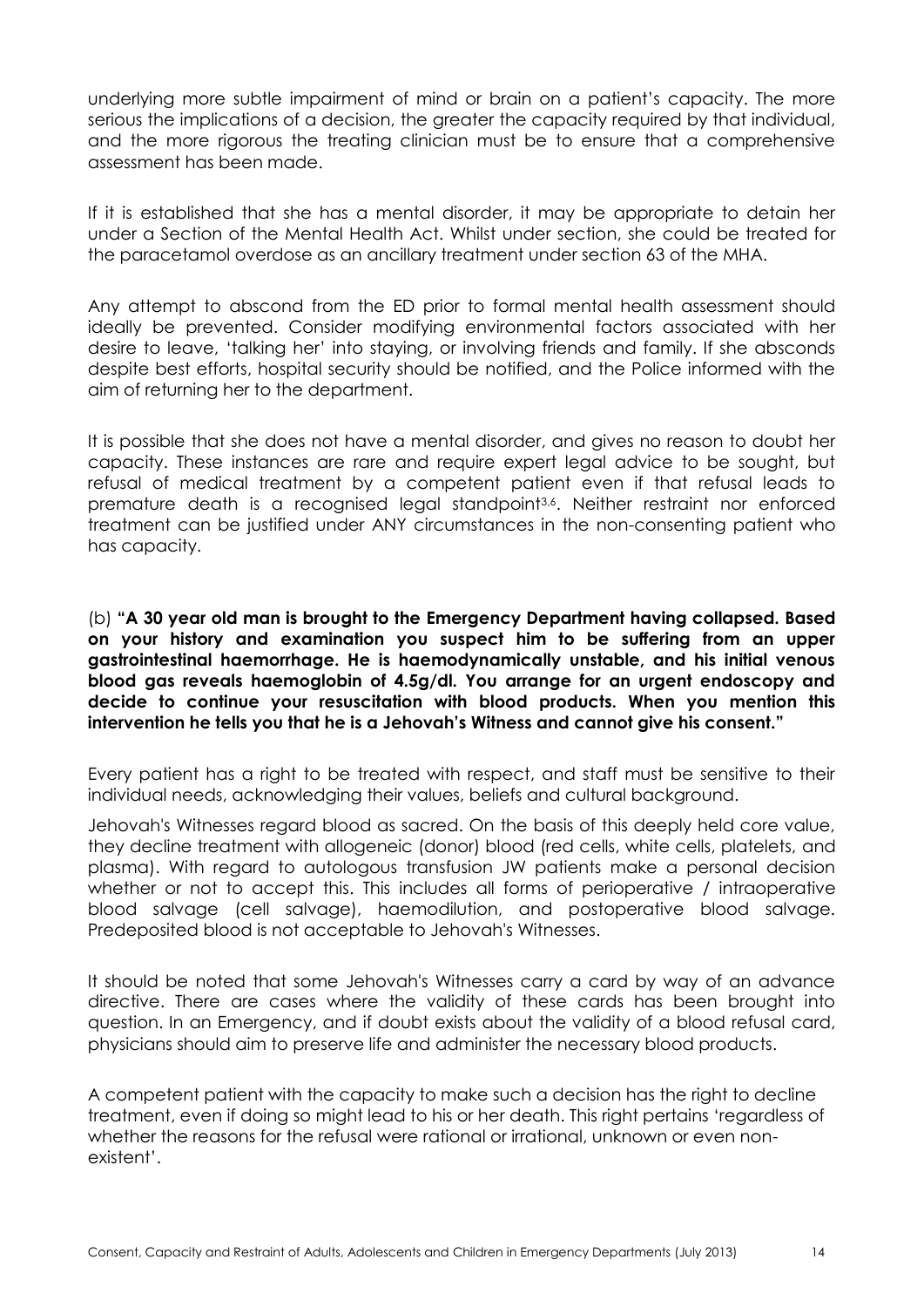A patient's wishes should be made clear at the earliest possible opportunity by completion of a specific blood/blood product refusal form. If this man were to subsequently fall unconscious, his consent refusal remains valid and administration of blood products would be illegal<sup>21</sup>. Had he presented unconscious initially and as the treating physician you were unaware of his religious beliefs, then administration of blood as a potentially lifesaving emergency intervention would have been justified. In this case emergent endoscopic or surgical haemostasis should be the aim as this provides the best available chance of patient survival.

Decisions not to treat of this magnitude should not be made in isolation. We would advise early involvement of senior colleagues, the hospital legal department and the Jehovah's Witness Hospital Liaison Service.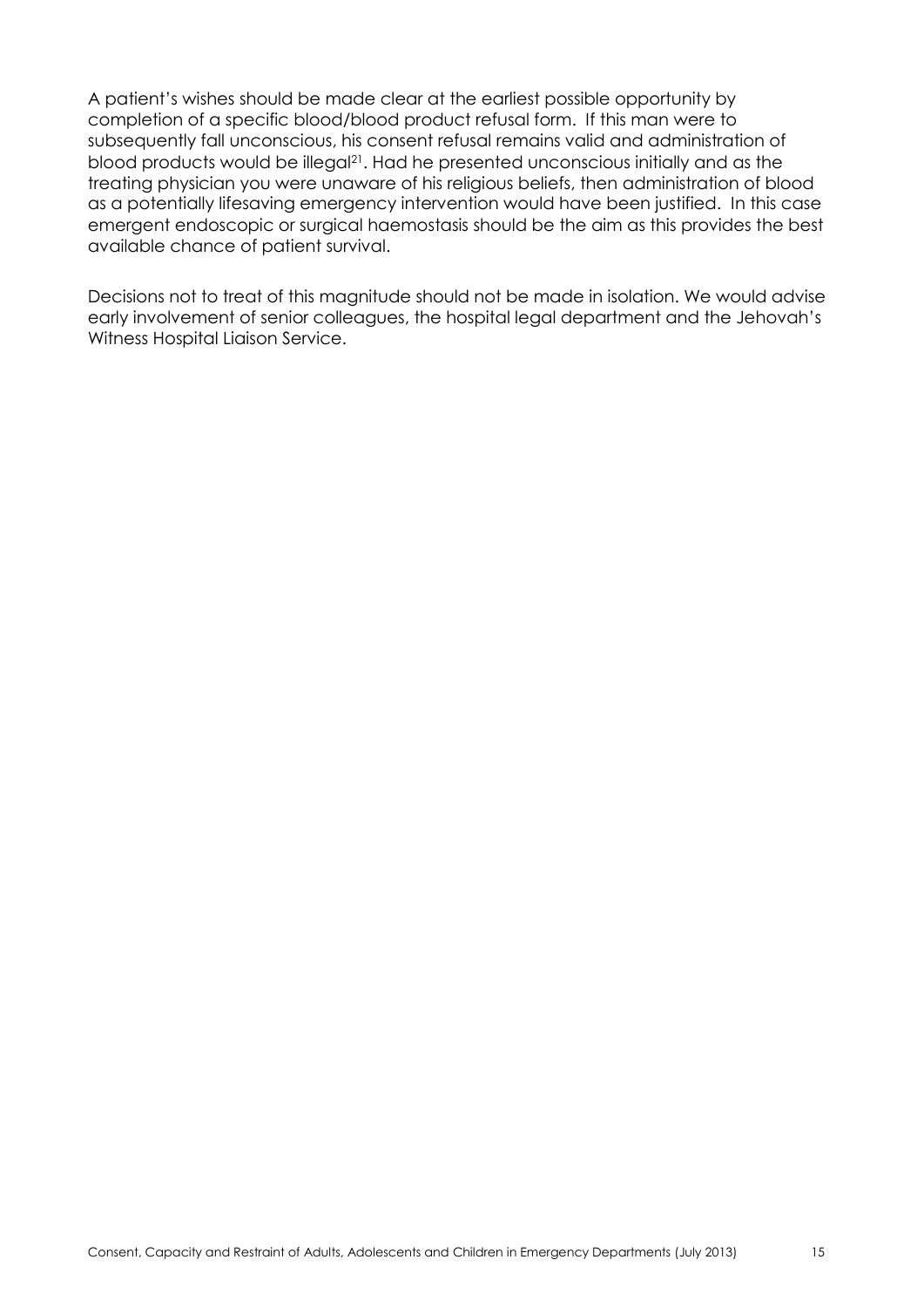#### **Authors**

Adrian Boyle David Martin Simon Bell Keith McKillop Dorothy Akapama *First published in [March 2013] Revised July 2013*

#### **Acknowledgements**

Meng Aw-Yong Simon Smith Abel Wakai Jenna Thompson Bhaskar Choubey (From the Lay Advisory Group) Stephen Timmons (From the Lay Advisory Group) Simon Lewis Jude Halford

**Review**

March 2016

#### **Disclaimers**

The College recognises that patients, their situations, Emergency Departments and staff all vary. This guideline cannot cover all possible scenarios. The ultimate responsibility for the interpretation and application of this guideline, the use of current information and a patient's overall care and wellbeing resides with the treating clinician. This is particularly important for guidelines which have a legal component, as the law is constantly changing.

#### **Research Recommendations**

Nil proposed.

#### **Audit standards**

Suggested audit standard is 100% documented evidence, either on formal consent forms or in the notes, in cases where written consent has been obtained.

#### **Key words for search**

Consent, Capacity, Mental Health Act, Mental Capacity Act, Human Rights Act, Emergency Department, Emergency Medicine.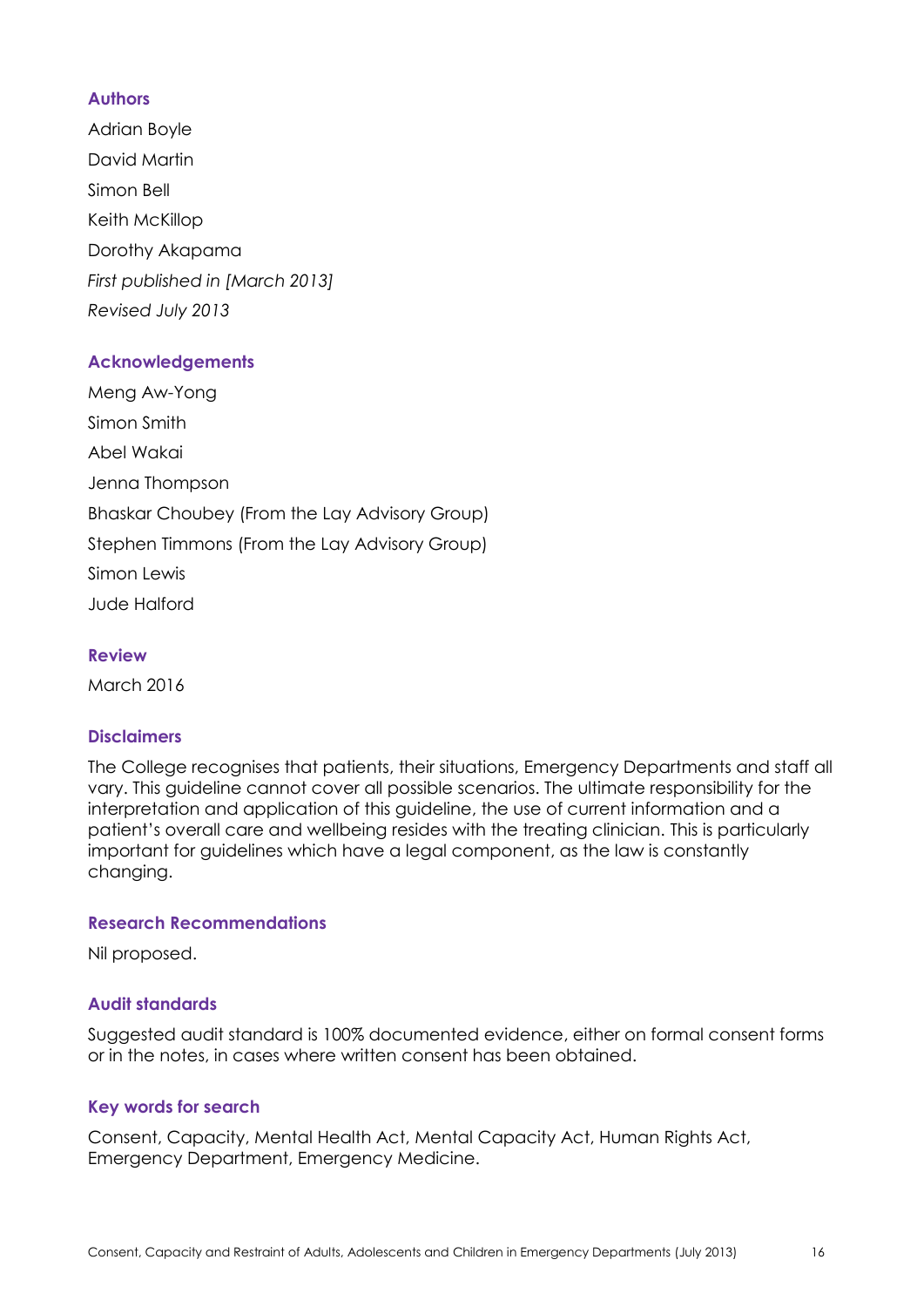## **Appendix 1**

#### **Methodology**

Where possible, appropriate evidence has been sought and appraised using standard appraisal methods. High quality evidence is not always available to inform recommendations. Best Practice Guidelines rely heavily on the consensus of senior emergency physicians and invited experts.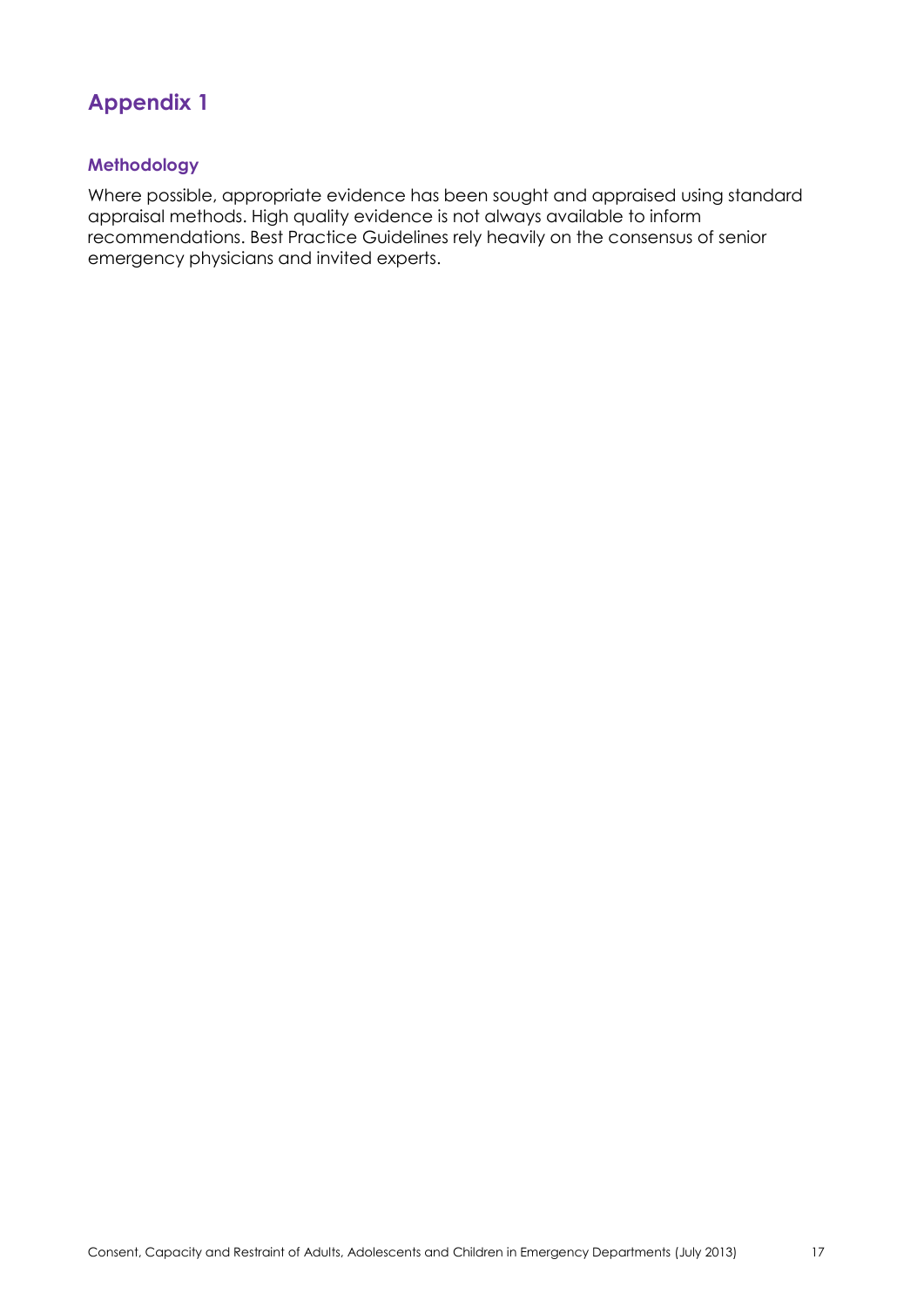## **References**

- 1. Department of Health. Reference guide to consent for examination or treatment (second edition), July 2009.
- 2. General Medical Council. Consent: patients and doctors making decisions together, June 2008.
- 3. Mental Capacity Act 2005.
- 4. B V Croydon Health Authority, 1994.
- 5. Keywood, K. B V Croydon Health Authority 1994, CA: Force-feeding the Hunger Striker under the Mental Health Act 1983. Web JCLI:3;1995.
- 6. Re C (Adult, refusal of treatment), 1994.
- 7. Re B (Adult, refusal of medical treatment), 2002.
- 8. St George's Healthcare NHS Trust v S, 1998.
- 9. General Medical Council. Good Medical Practice, 2006.
- 10. Bolam v Friern Hospital Management Committee [1957]
- 11. Mental Capacity Act 2005: Code of Practice, 2007.
- 12. Council of Europe. European Convention on Human Rights, 1950.
- 13. Cutter WJ, Greenberg K, Nicholson TRJ, Cairns R. Identifying and managing deprivation of liberty in adults in England and Wales. BMJ 2011;342:163-342.
- 14. Mental Capacity Act 2005: Deprivation of Liberty Safeguards Code of Practice, 2008.
- 15. Menon DK, Chatfield DA. Mental Capacity Act 2005: A Guide for Critical care Settings. The Intensive care Society.
- 16. Re T (Adult), 1992.
- 17. Sidaway v Board of Governors of the Bethlem Royal Hospital, 1985.
- 18. Stein G, Wilkinson G. Seminars in General Adult Psychiatry, 2nd Edition. The Royal College of Psychiatrists, 2007.
- 19. Hassan TB, MacNamara AF, Davy A, Bing A, Bodiwala GG. Managing patients with deliberate self-harm who refuse treatment in the Accident and Emergency Department.BMJ 1999:319;107-9.
- 20. Wooley S. Jehovah's Witnesses in the Emergency Department: What are their rights? EMJ 2005;22:869-871
- 21. Malette v Shulman et al, 1990.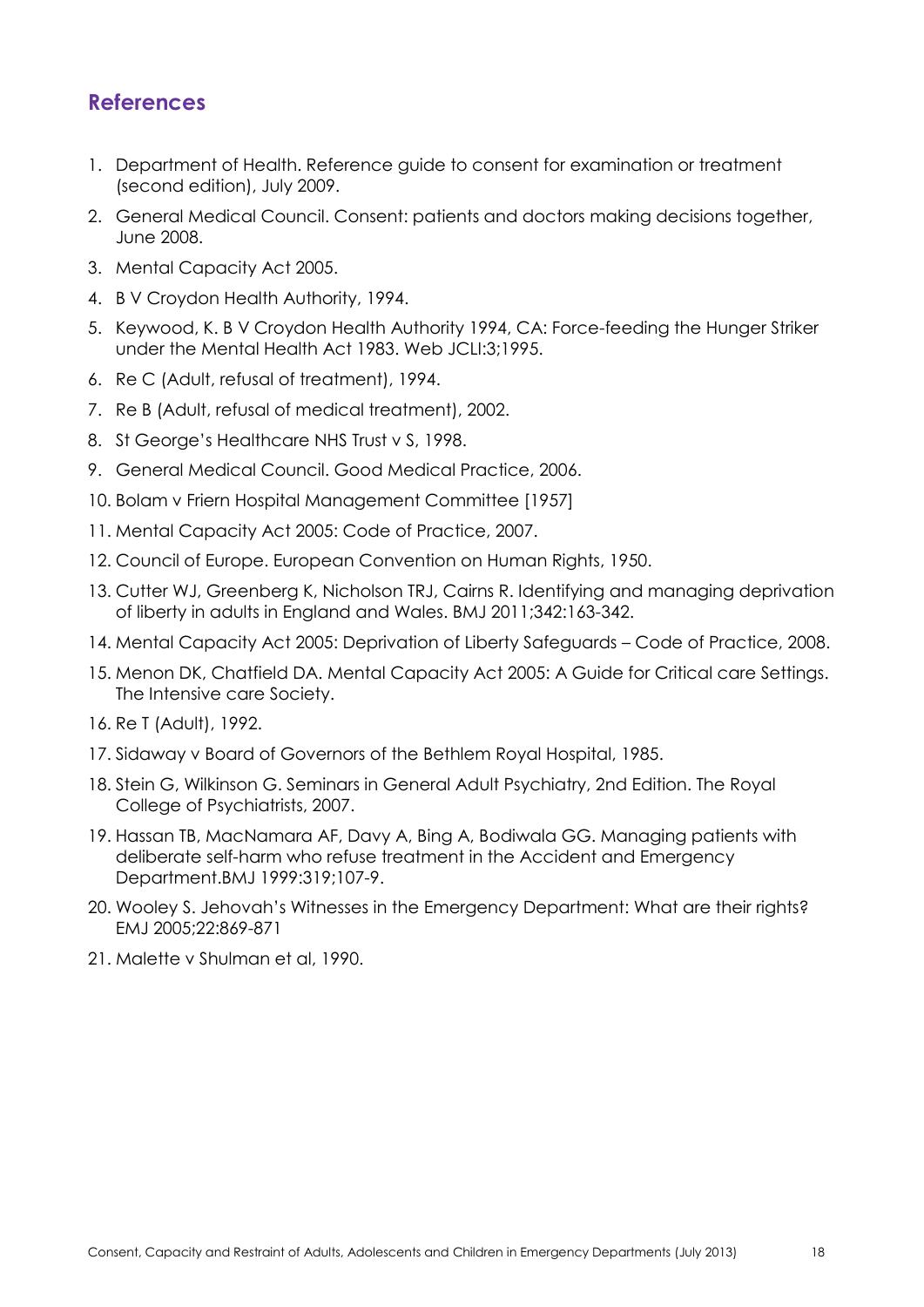22.